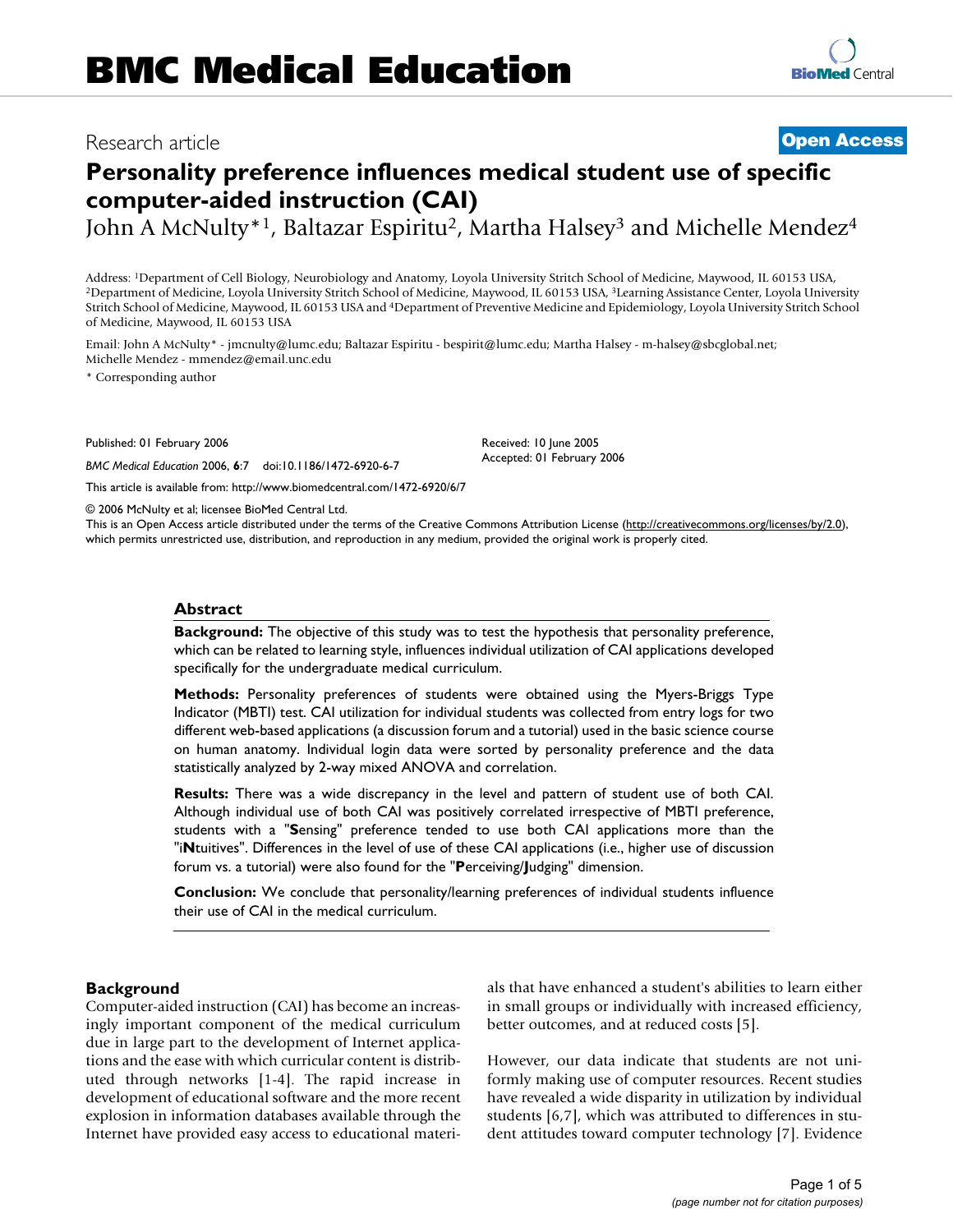|                                     | <b>Forum Logins</b> | <b>Flash Logins</b> | <b>ANOVA Main Effects</b> |                        |              |
|-------------------------------------|---------------------|---------------------|---------------------------|------------------------|--------------|
|                                     |                     |                     | Applications              | <b>MBTI Preference</b> | Interactions |
| Introvert $n = 37$                  | $13.2 (\pm 2.0)$    | $9.4 (\pm 1.3)$     | p < 0.001                 | $p = 0.831$            | $p=0.883$    |
| Extrovert $n = 79$                  | $13.8 (\pm 1.2)$    | $9.6 (\pm 1.0)$     |                           |                        |              |
| iNtuition $n = 64$                  | $11.1 (\pm 1.1)$    | $8.2 (\pm 0.9)$     | $p \le 0.0005$            | $p = 0.006$            | $p = 0.240$  |
| <b>S</b> ensing $n = 52$            | 16.6 $(\pm 1.8)$    | $11.2 (\pm 1.3)$    |                           |                        |              |
| Feeling $n = 77$                    | $13.5 (\pm 1.2)$    | $9.7 (\pm 1.0)$     | p < 0.0005                | $p = 0.885$            | $p = 0.768$  |
| <b>Thinking <math>n = 39</math></b> | $13.6 (\pm 2.1)$    | 9.1 $(\pm 1.3)$     |                           |                        |              |
| Perceiving $n = 49$                 | $11.5 (\pm 1.4)$    | $10.2 (\pm 1.3)$    | $p \leq 0.001$            | $p = 0.443$            | $p = 0.032$  |
| Judging $n = 67$                    | $15.1 (\pm 1.5)$    | 9.1 $(\pm 1.0)$     |                           |                        |              |

**Table 1: Frequency of logins for each of the four MBTI dimensions. Means (± sem) for utilization of the specific CAI applications tested in this study. MBTI preferences exhibiting higher values for each CAI are bolded to highlight trends.**

in favor of this hypothesis was provided by a follow-up study showing that the degree to which individual medical students accessed the medical school network was related to their personality preferences as measured by the Myers-Briggs Type Indicator (MBTI) test [8].

The MBTI has been used extensively to measure the personality profiles of medical students [9-12] and describes eight preferences within four separate dimensions [13,14]. "**I**ntroversion" vs. "**E**xtroversion" is the dimension that describes a person's focus of attention and source of energy, whether from within or from the outside world. "I**N**tuition" vs. "**S**ensing" is the dimension that describes how an individual processes information either by focusing on the relationships between facts or the facts themselves. "**F**eeling" vs. "**T**hinking" is the dimension that describes whether decisions are made subjectively and personally or objectively and logically. The final dimension, "**P**erceiving" vs. "**J**udging", determines whether an individual's preference is to be spontaneous and flexible or decisive and orderly. The MBTI test is now generally accepted as a useful tool to help predict learning styles as well [15].

This study was designed to further test the hypothesis that personality preference is an important factor in the utilization of CAI in a medical curriculum. The specific objective of the study was to evaluate the extent to which personality preference influenced utilization of two different Web-based CAI applications developed for the M1 (first year) course in human anatomy. The two CAI applications differed in the level of user interactivity and the degree to which each application was directly applicable to learning objectives in the course.

#### **Methods**

First year undergraduate medical students who were subjects in the present study took the MBTI test through the Office of Learning Assistance. The median age was 23 (21–31 range) and 48% of the students were female.

One of the CAI applications tested was the "LUMEN Forum", which allowed asynchronous communications among course faculty and students utilizing WebBoard conferencing server software ([http://Chatspace.com\)](http://Chatspace.com). The software included a variety of administrative tools for content management allowing delivery of multiple conferences that were individually tailored to address specific threaded discussions of general concepts and topics covered in the course. This application was highly interactive because the students contributed information whether in the form of text, or links to multimedia (images, videos, etc) as part of threaded discussions. The discussions were not always directly applicable to learning objectives in the course.

The second CAI application was "LUMEN Flash", a tutorial that provided a series of questions on a specific subject matter for review. This CAI was developed using ColdFusion (Allaire/Macromedia) and SQL (Structured Query Language) environments for delivering database driven applications through the Web. The applications created tables after each student access to record which "stack" of cards the student requested and which "cards" the student marked as correct or which cards/questions the student missed. This tracking allowed the student, upon returning to "LUMEN Flash" at a later time, to select only those cards s/he had previously not seen or had marked as being incorrect. The application included 7 general subject categories from which the students could select. The number of questions ("cards") in the categories ranged between 30 and 48 (mean = 39). The "LUMEN Flash" application was less interactive than the "LUMEN Forum" since students did not contribute to the program, but the scope of the categories were directly applicable to the learning objectives in the course.

Students were required to login to both CAI applications before use. Login data were stored for individual students in entry logs. The frequency with which students posted on the "LUMEN Forum" was determined directly from the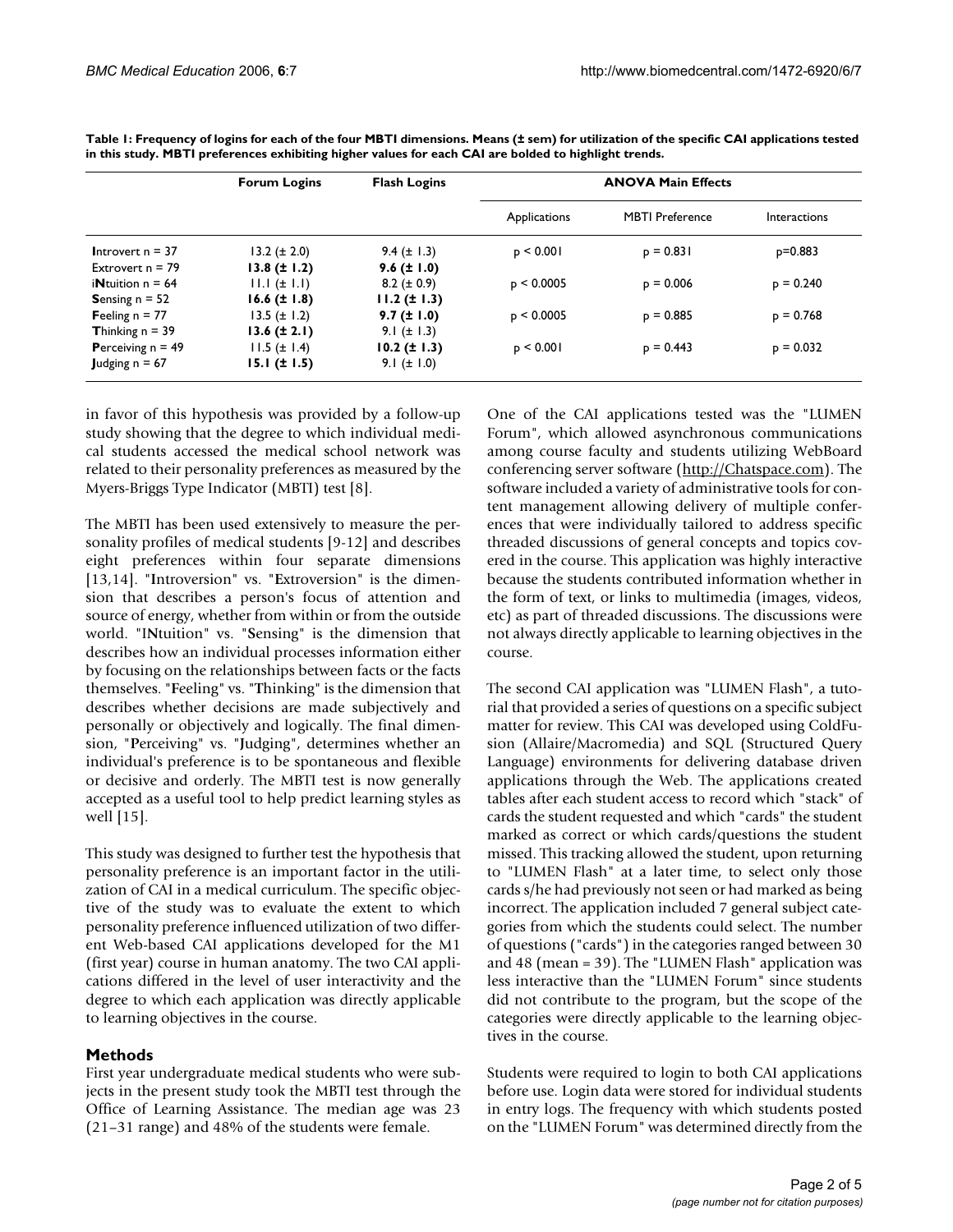**Table 2: Correlation of individual logins to "Forum" and "Flash" CAI.Coefficients (r) and p values for correlations between the frequency of logins to the "LUMEN Forum" vs. the "LUMEN Flash" when individual students were sorted by personality preference.**

| Group            | r    | р     |
|------------------|------|-------|
| Introvert        | 0.35 | 0.03  |
| Extrovert        | 0.39 | 0.001 |
| <b>iNtuitive</b> | 0.27 | 0.03  |
| <b>Sensory</b>   | 0.42 | 0.002 |
| Feeling          | 0.45 | 0.001 |
| <b>Thinking</b>  | 0.25 | 0.13  |
| Perceiving       | 0.40 | 0.004 |
| Judging          | 0.39 | 0.001 |

**Table 3: Correlation between logins and postings to the "LUMEN Forum".Coefficients (r) and p values for correlations between the frequency of logins vs. postings to the "LUMEN Forum" when individual students were sorted by personality preference.**

|                  | r    | р     |
|------------------|------|-------|
| Introvert        | .509 | 0.001 |
| <b>Extrovert</b> | .267 | 0.017 |
| <b>iNtuition</b> | .389 | 0.001 |
| <b>Sensing</b>   | .221 | 0.108 |
| Feeling          | .182 | 0.109 |
| Thinking         | .543 | 0.001 |
| Perceiving       | .409 | 0.003 |
| Judging          | .227 | 0.067 |

postings by individual students in each conference. For the "LUMEN Flash" application, logins in which a student attempted to answer less than 10 questions in any session were excluded as incomplete sessions based on discussions with those students who explained that these sessions were usually terminated due to distractions or other time demands. All data were entered into Excel spreadsheets. Once the data for individual students were entered, the names of students were deleted from the database prior to further analyses in order to maintain the confidentiality of individual students. The study was exempted by the IRB.

Means and standard errors are reported for all of the grouped data. A 2-factor mixed ANOVA was used for data analyses. Pearson correlations (r) were also used to describe associations between continuous variables. The MBTI yields 16 separate personality groupings, but statistical analyses of these groupings were not conducted because of the very small sample sizes in many of the groups.

#### **Results**

A total of 116 students were included in the analyses. The distribution of MBTI personality preferences (Table 1) showed that the majority of students exhibited preferences for "**E**xtroversion" (68%), "i**N**tuition" (55%), "**F**eeling" (66%), and "**J**udging" (58%).

There was a wide range in the frequency of logins among individual students ranging from 0–49 for the "LUMEN Forum" and 0–38 for the "LUMEN Flash". The overall frequencies of logins for each of the CAI applications were significantly different with the average access of the "LUMEN Forum" being higher  $(13.6 \pm 1.0 \text{ sem})$  compared to the "LUMEN Flash" ( $9.5 \pm 0.7$  sem). Use of the "LUMEN Forum" was significantly higher regardless of the MBTI dimension (Table 1).

Three (3) students never logged into the "LUMEN Forum" compared to 17 students who never logged into the "LUMEN Flash". In spite of these differences, when the entire study group was considered, the frequency with which individual students logged into both CAI was positively correlated ( $p < 0.001$ ) (i.e., the frequency of access to one CAI was positively associated with the frequency of access to the second CAI). Positive correlations were also found when the frequencies of logins to both CAI were analyzed according to MBTI preferences (Table 2). Failure to achieve significance in the "Thinking" preference was probably due to the relatively small N in this group.

When the data were sorted by personality preferences, 2 way ANOVA revealed an effect of MBTI preference for the "i**N**tuitive/**S**ensing" dimension. Students with "**S**ensing" preferences utilized the "LUMEN Forum" and the "LUMEN Flash" more frequently than those with "i**N**tuitive" preferences (Table 1). An effect of personality preference on student utilization of specific CAI was further indicated by interaction effects for the "Perceiving/Judging" dimension. In this case, "Judgers" tended to prefer the "LUMEN Forum" application to a much greater degree than the "LUMEN Flash" compared to "**P**erceivers" (Table 1).

The pattern of use of "LUMEN Flash" varied considerably among individual students, ranging from those who used the CAI to review all of the questions in relevant subject categories only once prior to each exam to those students who reviewed subject categories several times during the course. The pattern of use of the "LUMEN Forum" was also quite variable. As noted above, most students (97%) logged into the Forum, but the frequency of logins ranged from 1 to 49. Of those who logged in, relatively few (34%) contributed to the discussions and the frequency with which these individuals posted ranged from 1 to 28. When the data were sorted according to MBTI preferences, the strongest associations between frequency of logins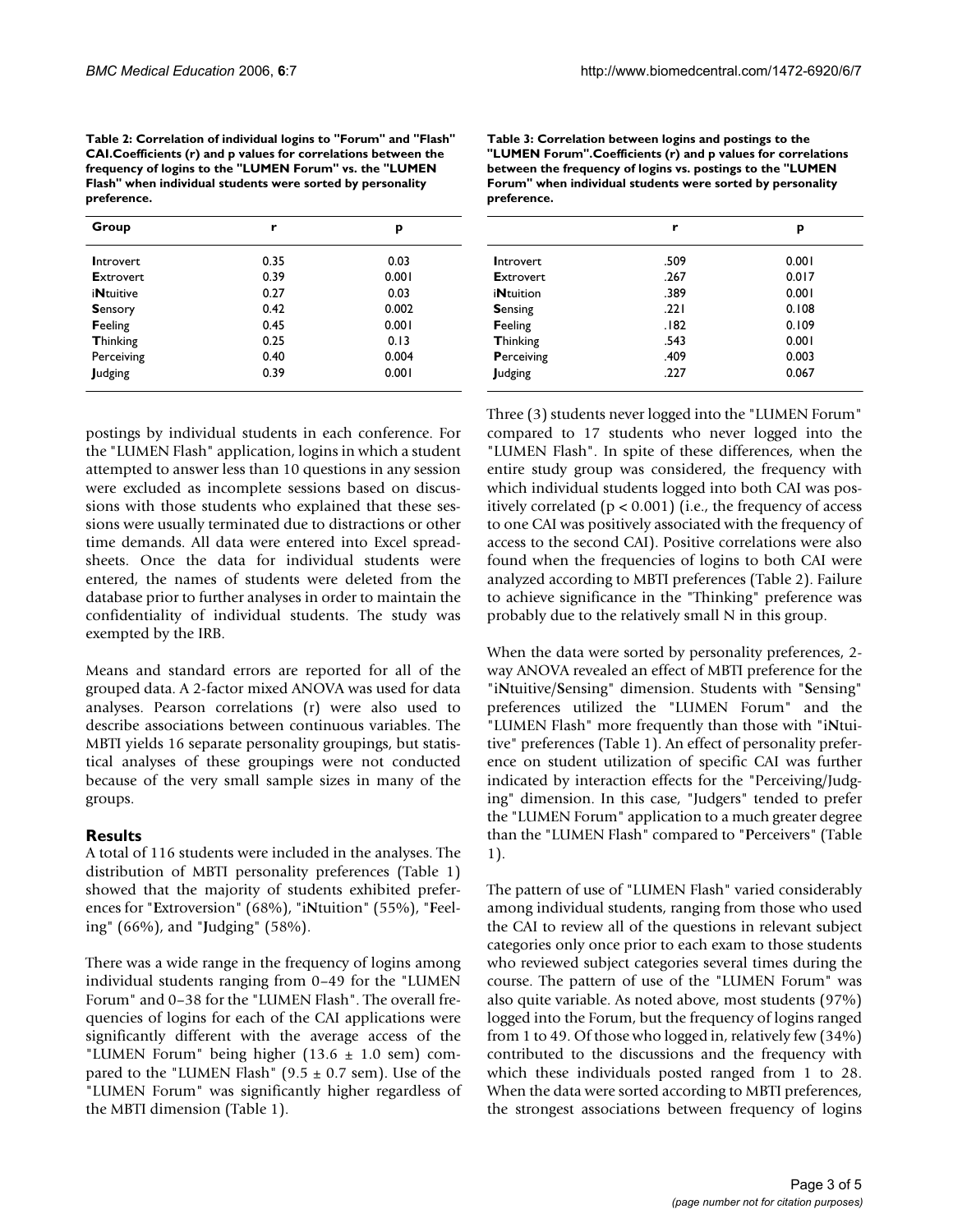and postings were found for the "**I**ntrovert", "**T**hinking" and "**P**erceiving" preferences (Table 3).

## **Discussion**

Three general observations are gleaned from the results of our study. First, there was a wide disparity in student use of CAI that was specifically developed to facilitate instruction of the subject matter. Second, there was a generally strong correlation in the level of individual use of respective CAI and this association was not dependent on MBTI personality/learning preference (with the possible exception of the "Thinking" preference). Third, the level of CAI use was influenced by MBTI personality/learning preferences.

To our knowledge, this is the first study that has examined effects of personality/learning preferences on utilization of specific CAI in the context of the medical curriculum. The finding that students with a "**S**ensing" preference tended to log in more frequently to both CAI is noteworthy because "**S**ensing" individuals characteristically focus on facts and conceptualizing through practical applications, which are traits consistent with the nature of both applications. The "LUMEN Flash" was mostly factual and the "LUMEN Forum" frequently provided practical applications of important anatomical concepts. Further effects of MBTI personality/learning preferences on the level of use of the respective CAI were found when comparisons were made between CAI (e.g., "**J**udgers" tended to use the "LUMEN Forum" more frequently than "LUMEN Flash").

Our observation that the "**S**ensing/i**N**tuitive" dimension influenced use of CAI is consistent with a report by Ahn [16] who found that students with "**S**ensing" preferences were more satisfied with CAI used in distance education. Friend and Cole [17] also reported that "**S**ensing/**T**hinking" individuals responded best to CAI compared to "i**N**tuitive/**F**eeling" students. In another study, the "**T**hinking/**F**eeling" preference was the most significant dimension affecting use of CAI and the development of declarative knowledge [18]. Smith et al. [19] reported that "i**N**tuitive/**T**hinking" types of teachers were more likely to use technology than the "**S**ensing/**F**eeling" types. The "i**N**tuitive/**T**hinking" types also learned significantly better using CAI designed to teach language [20]. Students with "**F**eeling" preferences had poorer attitudes toward technology and made more mistakes using CAI than those with a "**T**hinking" preference [21]. In an earlier study, we also reported that students who accessed the medical education network more frequently tended to have a "**T**hinking" preference [8]. The results of the present study cannot be compared directly with our previous study because that study did not examine utilization of any specific CAI; it only measured general use of the computer. Much of the variability reported in the literature probably relates to differences in the paradigms used in the evaluations.

With the advent of Web-based instruction, which promotes non-linear interactions with most CAI, research has begun to focus on how individual learner differences influence the use of these instructional paradigms (cf. [22]). The wide disparity in frequency of CAI use among individual students was found in an earlier study in which computer use by individual medical students was quantified [8]. Coates and Humphrey [6] also reported that students in an economics class exhibited similar variability in use of on-line practice quizzes and discussion boards. In this case, 18% never attempted any of the practice quizzes and only 25% of students read more than a quarter of all postings in the discussion forum. Although our study suggests that innate personality/learning preferences may explain differences in the level of use of CAI by students in the medical curriculum, it does not exclude many other factors (e.g., background, prior experiences. cognitive styles, etc), which presumably also have an influence.

Our study did not specifically address important questions related to summative evaluations, but the findings are relevant assuming that the degree of utilization of specific CAI applications is correlated with outcomes on incourse examinations as demonstrated in a previous study [23]. An important advantage of the experimental paradigm for future studies is that measurements of effectiveness of CAI as related to performance in class (knowledge retention) are fully integrated into the day-to-day real-life curriculum of the students.

#### **Conclusion**

We conclude that personality/learning preferences affect the level of use of CAI specifically developed for use in the medical curriculum. More broadly, our results are linked to the overall theory that instruction is most effective when it "fits" with the individual student's needs. Because a student's approach to learning predicts academic achievement, it is of obvious importance to tailor computer applications to the individual student's intellectual and psychological profile using CAI that is founded in basic principles of learning and instructional design. This concept was emphasized by Pocius [24], who stated that, "Understanding the effects of personality variables on computer use can be used to improve the quality of human-computer interaction. The awareness of which personality traits introduce individual differences in human-computer interactions can illuminate ways in which a particular human-computer interaction task can be altered to accommodate different users."